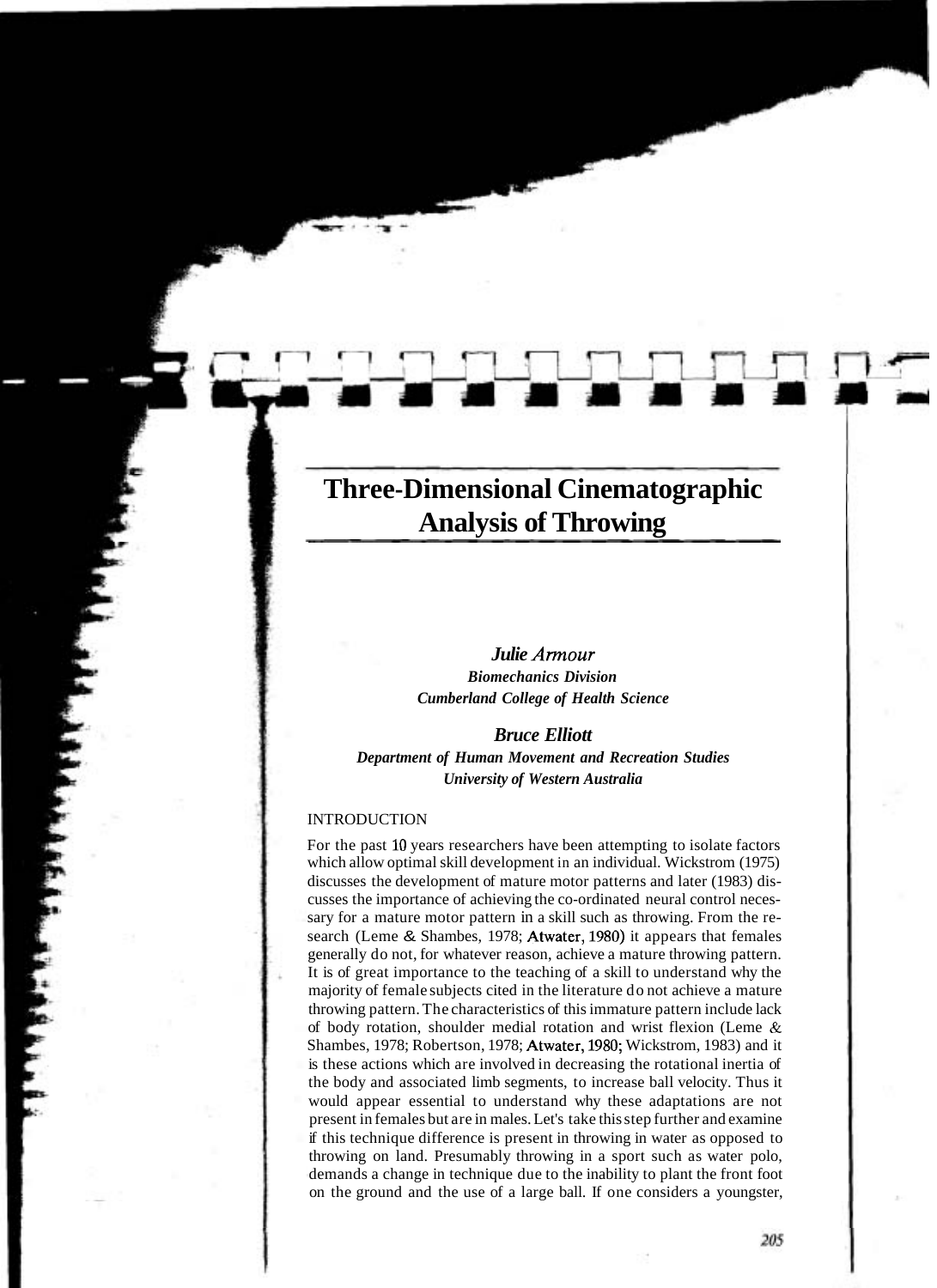(who has not yet developed a mature throwing technique) entering the sport of waterpolo, they may have to resort (as does his/her land counterpart) to throwing techniques reliant on strength in an attempt to overcome poor velocity. Consequently the young thrower will probably employ excessive shoulder lateral rotation to achieve this and it is this rotation which is related to valgus elbow stretch and excessive wrist fIexor in the adult thrower (King, Brelsford & Tullos, 1969; Atwater, 1980). Here an injury component is exposed in the immature performers technique adaptation and the introduction of an error occuring more proximally in the throw which will affect the more distal segments.

Water polo is an interesting sport to study. It is one of the most widely played team sports in the world (De Mestre and Neeshan, 1972). The game has come a long way from its beginnings in Britian where it developed to overcome public boredom with swimming.

How much has water polo really progressed? Certainly the rules have<br>been changed and the style of the game today is vastly different to the first<br>Olympic exhibition match in 1900. What appreciation do players and coaches have of changes in technique involved in the overhand throw, the most adaptable, powerful and accurate of these used in waterpolo (Lam-<br>bert and Gaughran, 1969; Clarys and Lewillie, 1971; Juba, 1972; Bland, 1978). The overhand throw constitutes 90 percent of all passes thrown (Lambert and Gaughran, 1969) and more goals are scored using this technique than all others (Clarys and Lewillie, 1971). The 1986Australian male water polo coach, Tom Hoad (personal communication with the author), suggested the female style of game is slower due to an inability to pass the ball quickly.

Previous biomechanical studies involving water polo have been limited to qualitative evaluation and two-dimensionally (Davis and Blanksby, 1977; Whiting et al., 1985). No studies have investigated the overhand throwing techniques used by women water polo players. This study used 3-D cinematography to assist in the analysis of the overhand throw by male and female high performance water polo players. The techniques used by these two groups will be contrasted in an attempt to identify whether this throwing skill is performed differently by these high performance male and female players *i.e.* to determine the possible existence and extent to which immature patterns appear in elite female water polo performers.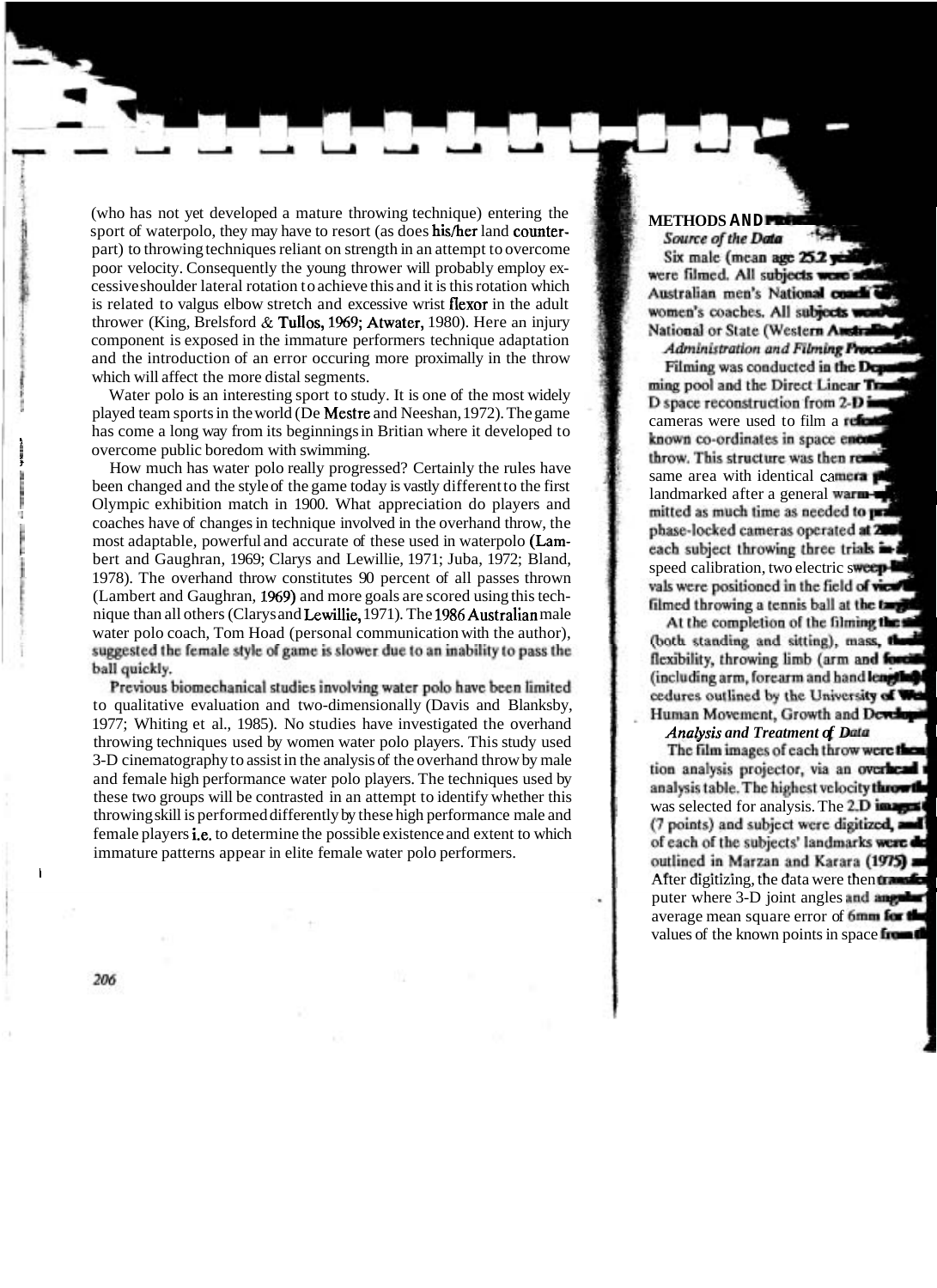#### **METHODS AND PROCEDURES**

#### Source of the Data

Six male (mean age 25.2 years) and six female (mean age 23.1 years) were filmed. All subjects were selected for their throwing ability by the Australian men's National coach or the Western Australian men's or women's coaches. All subjects were at present, or have previously been National or State (Western Australian) representatives.

## Administration and Filming Procedures

Filming was conducted in the Department of Human Movement swimming pool and the Direct Linear Transformation method was used for 3- D space reconstruction from 2-D images. Two Photosonics phase-locked cameras were used to film a reference structure containing markers of known co-ordinates in space encompassing the field of movement of the throw. This structure was then removed and the subject was filmed in the same area with identical camera positions. Subjects were anatomically landmarked after a general warm-up, and prior to the filming were permitted as much time as needed to practice their overhand throw. The two phase-locked cameras operated at 200 fps (exposure time 1/1600s) to film each subject throwing three trials in a prescribed area. To enable film speed calibration, two electric sweep-hand clocks divided into 0.02s intervals were positioned in the field of view of the cameras. Subjects were also filmed throwing a tennis ball at the target.

At the completion of the filming the subjects were measured for height (both standing and sitting), mass, throwing limb shoulder and elbow flexibility, throwing limb (arm and forearm) girth, throwing limb length (including arm, forearm and hand lengths) and finally hand span using procedures outlined by the University of Western Australia, Department of . Human Movement, Growth and Development Manual (1983).

### *Analysis and Treatment of Data*

The film images of each throwwere then projected by a NAC 16mm motion analysis projector, via an overhead mirror onto the surface of an analysis table. The highest velocity throw that landed in the prescribed area was selected for analysis. The 2.D images of both the reference structure (7 points) and subject were digitized, and the unknown 3-D co-ordinates of each of the subjects' landmarks were determined using the procedures outlined in Marzan and Karara (1975) and Wood and Marshall (1986). After digitizing, the data were then transferred to a DEC System - 10 computer where 3-D joint angles and angular velocities were calculated. An average mean square error of **6mm** for the calculation of the X, Y and Z values of the known points in space from the digitized data was calculated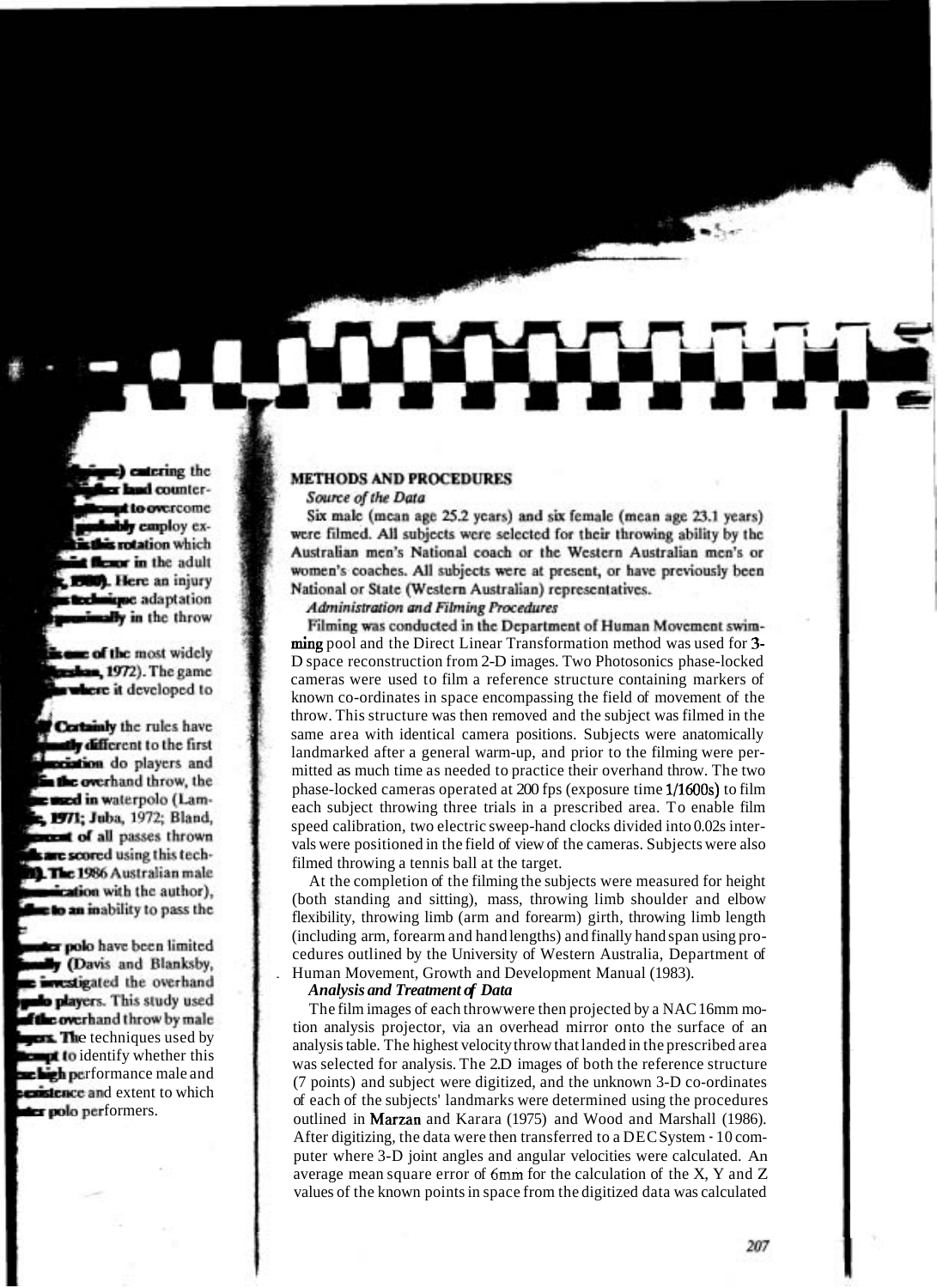kinematics in this plane using procedures outlined by Wood  $(1977)$ . dinates from the sagittal plane for calculating linear land angular for the twelve subjects. A 2-D file was also created in order to use co-or-

the difference between the means. A one-way analysis of variance was used to test for the significance of



Figure 1: Digitizing Set Up

#### **RESULTS AND DISCUSSION**

swing to release. the pbeses of the throw, the preparation  $\mu$  d backswing  $\mu$  d the forward used by the two groups is divided into two sections which correspond to by the male and female players. The following discussion of the techniques anthropometeric data will be integrated into the throwing technique used shoulder  $\overline{M}$ d elbow flexibility were similar for both groups. Relevant lever lengths and girths, however age, playing experience and throwing recorded. Male subjects were taller, heavier  $\wedge$  d bod greater throwing limb lengths, hand dimensions, throwing limb flexibility and girths were Anthropometric data of height, mass, stem length, upper limb lever

### Preparation and Backswing

(1977) where male subjects who used the rotation lift achieved a sigunderneath. This result corroborates the findings of Davis and Blanksby of 18.4 ms<sup>-1</sup> compared to 15.3 ms<sup>-1</sup> for those subjects that used the lift from lift which was used by four males and three females produced a ball velocity the lift from underneath were both employed in this study. The rotation The two techniques to lift the ball from the water, the rotation lift ond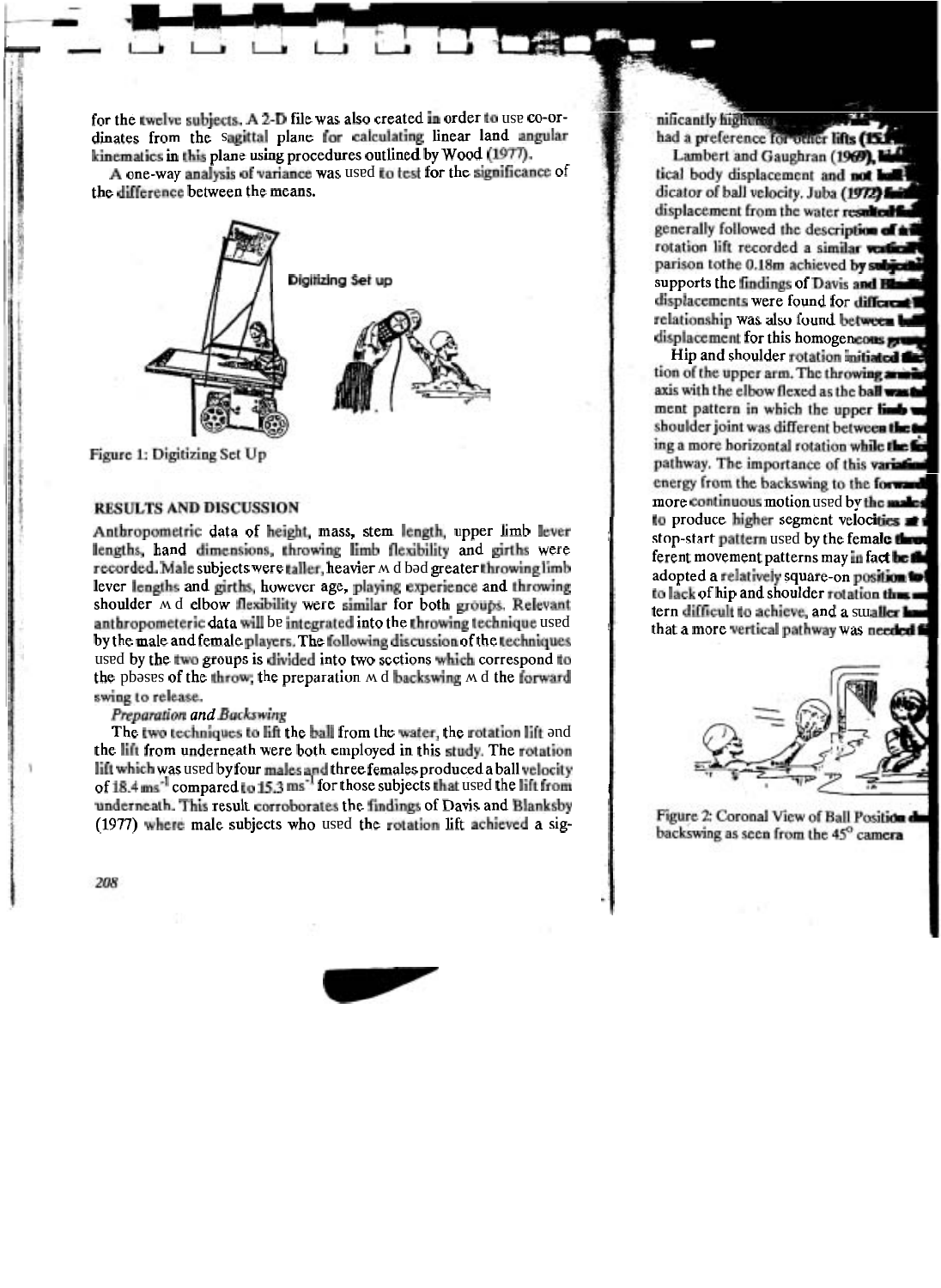nificantly higher velocity (19.4  $\text{ms}^{-1}$ ) when compared to those subjects who had a preference for other lifts  $(15.1 \text{ ms}^{-1})$ .

Lambert and Gaughran (1969), however, suggested that maximum vertical body displacement and not ball lifting technique was the best indicator of ball velocity. Juba (1972) further suggested that greater vertical displacement from the water resulted from a ball pick-up technique which generally followed the description of a rotation lit. Subjects who used a rotation lift recorded a similar vertical displacement of 0.15 m incomparison tothe 0.18m achieved by subjects using the underneath lift which supports the findings of Davis and Blanksby (1977) where similar vertical displacements were found for different lifting techniques. No significant relationship was also found between ball velocity and maximum vertical displacement for this homogeneous group of high performers.

Hip and shoulder rotation initiated the backswing prior to lateral rotation of the upper arm. The throwing arm is then rotated about the shoulder axis with the elbow flexed as the ball was taken behind the head. The movement pattern in which the upper limb was outwardly rotated about the shoulder joint was different between the two groups, with the males adopting a more horizontal rotation while the females employed a more vertical pathway. The importance of this variation may lie in the conservation of energy from the backswing to the forwardswing phases of the throw. The more continuous motion used by the male subjects may be more conducive to produce higher segment velocities at release compared to the more stop-start pattern used by the female throwers. The reasons for these different movement patterns may in fact be that four of the six women players adopted a relatively square-on position to the target at the rear point due to lack of hip and shoulder rotation thus making a circular movement pattern difficult to achieve, and a smaller hand to ball ratio may have meant that a more vertical pathway was needed for ball control.



Figure 2: Coronal View of Ball Position during the preparation and backswing as seen from the  $45^\circ$  camera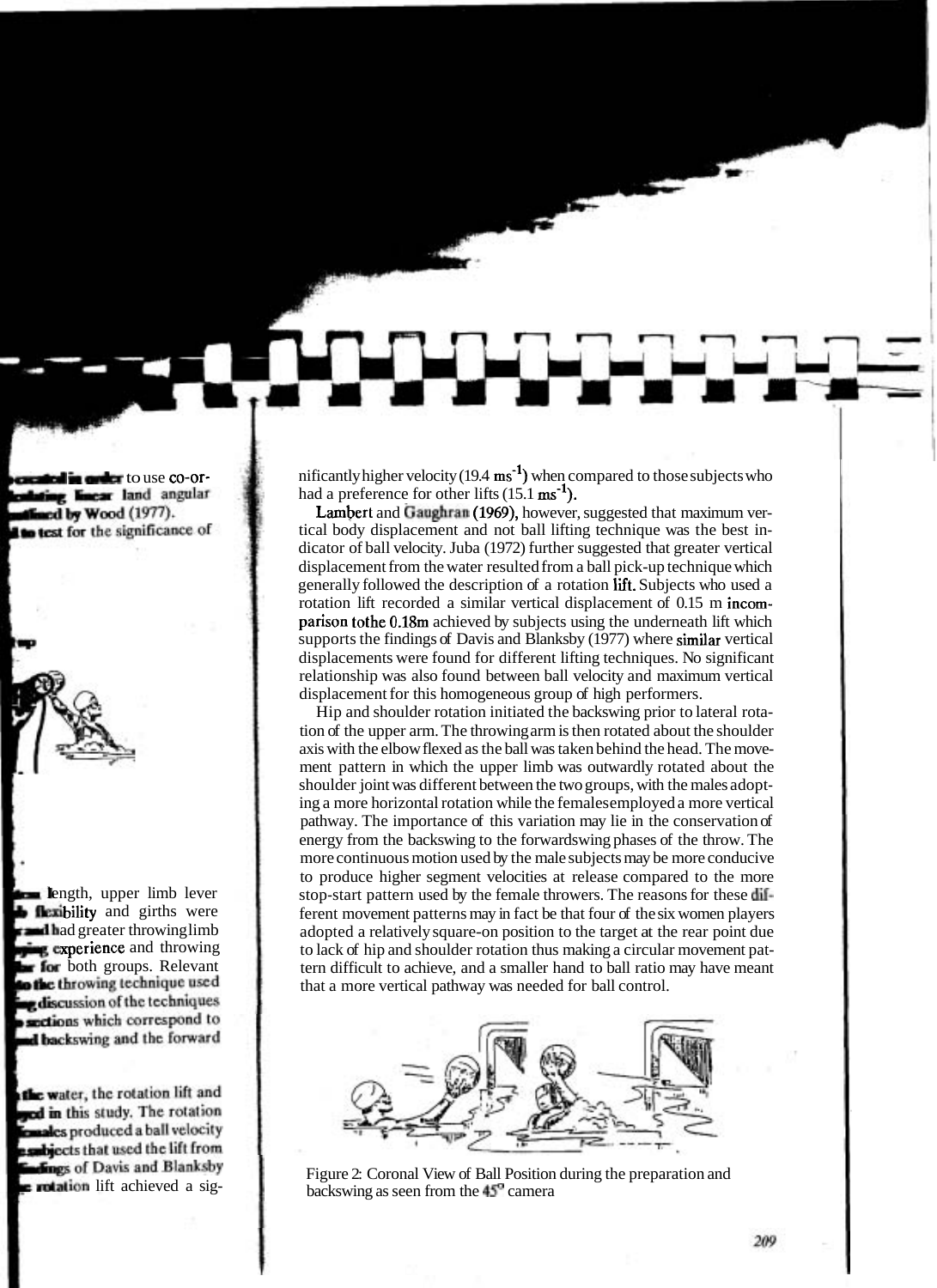At the rear point in the backswing the ball was above (M:0.19m:  $F:0.13<sub>m</sub>$  and behind the head (M:0.33 $<sub>m</sub>$ ; F:0.21 $<sub>m</sub>$ ). A mean elbow angle</sub></sub> of 1.86 rad  $(107^{\circ})$  for male players was significantly higher than the 1.44 rad (83<sup>°</sup>)recorded for the female subjects. However, all the males and two of the females were within the **90'** to 122' range reported by Davis and Blanksby (1977) for elite male players. Similar wrist angles were recorded at the rear point of the throw of  $2.83$  rad  $(162^{\circ})$  for the males and  $2.76$  rad  $(158<sup>o</sup>)$  for the female throwers. These wrist angles were higher than the  $135^{\circ}$  suggested by De Mestre and Neesham (1972), however, they are smaller than the angles reported in other throwing activities using a smaller ball. The wrist cannot hyperextend as in other throwing skills because of the strain the larger ball places on the hand (Davis, 1976).

## **I** *The Forward Swing and Release*

**<sup>E</sup>**As the upper limb moved forward at the commencement of the forward swing ten of the subjects flexed at the elbow prior to any elbow extension as reported by Davis (1976) and Whiting et al. (1985). Elbow extension commenced 0.14s prior to release for the female players in comparison to the mean time for the male throwers of 0.08s. The females who then began extending earlier than the males did not develop as high a velocity as the males at release. These values for the male throwers were similar to the 19.8 rad  $s^{-1}$  peak velocity and 12 rad  $s^{-1}$  release velocity reported by Whiting et al. (1985). At ball release mean elbow angles of  $2.19$  rad (126<sup>o</sup>:F) and 2.59 rad (148<sup>o</sup>:M) were within the 120<sup>o</sup> to 158<sup>o</sup> range reported by Davis and Blanksby (1977) and the male players recorded similar angles to the 155<sup>°</sup> reported by Whiting et al. (1985). All of these angles are lower than the 180<sup>0</sup> elbow angle suggested in some coaching guidelines (Lambert and Gaughran, 1969; Juba, 1972; Barr and Gordon, 1980). The males also released the ball with the forearm inclined forward (102'), whereas the female players released the ball with the forearm almost vertical  $(89^0)$ .

The movement of the wrist joint must be co-ordinated with elbow extension if a maximum ball velocity is to be achieved. The wrist movement of the female throwers was characterized by wrist flexion throughout the forward swing while the male subjects were able to initially flex, then extend, and finally flex the wrist again just prior to release. This absence of an extension phase and a smaller range of flexion may have resulted from an inability to adequately grip the ball, as the females had a significantly I smaller hand span when compared to the male throwers. The smaller hand may cause the female thrower to cradle the ball with the forearm and hand to allow greater ball control and thus reduce the use of this final hand segment. In each subject hand flexion at the wrist joint was present from **pal-**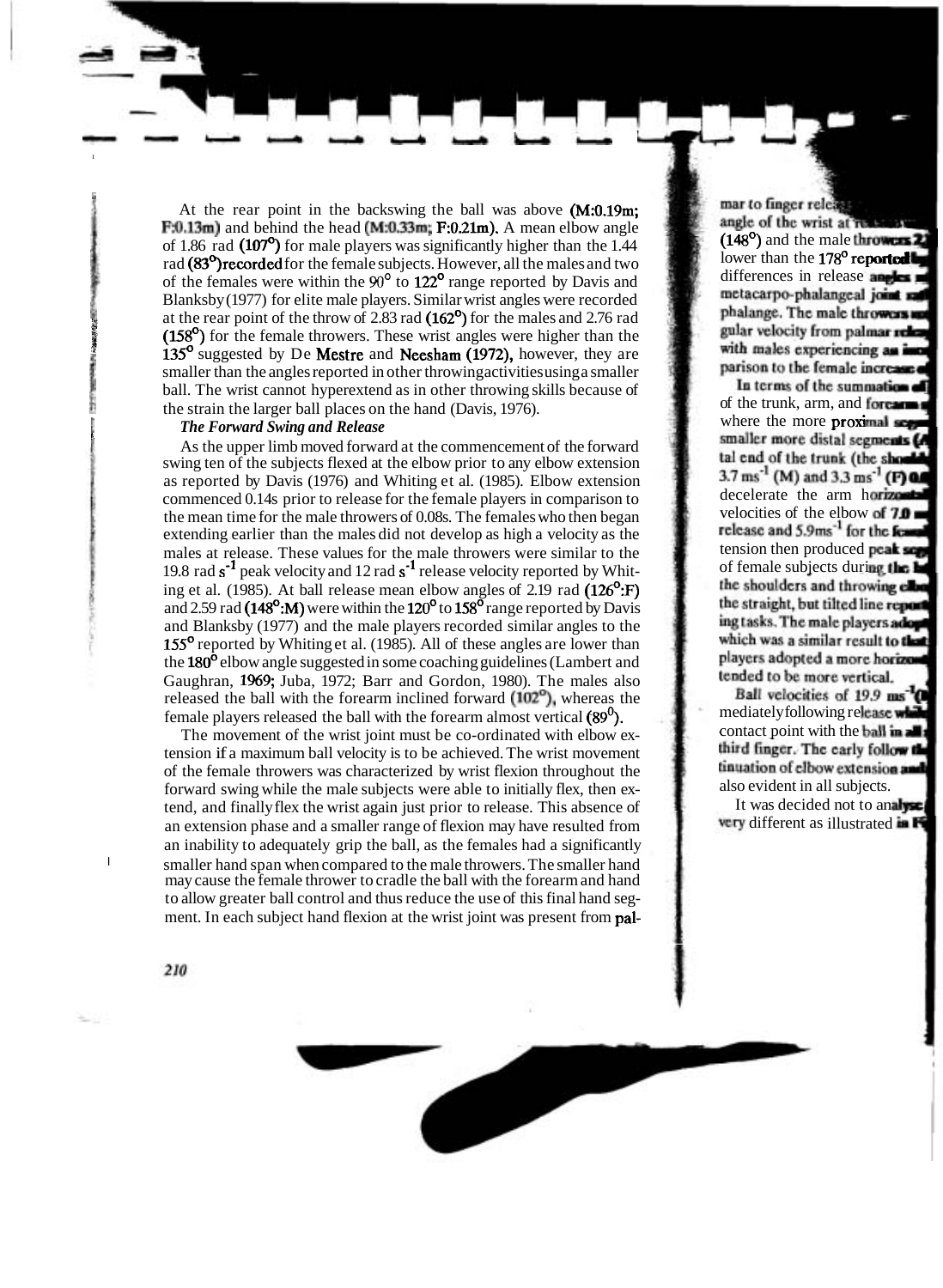mar to finger release of the ball. There was nosignificant difference in the angle of the wrist at release with the female throwers recording 2.59 rad  $(148^{\circ})$  and the male throwers 2.72 rad  $(156^{\circ})$ , however these values were lower than the 178<sup>°</sup> reported by Davis (1976). One explanation for these differences in release angles may have been the digitizing of the fifth metacarpo-phalangeal joint rather than the distal phalanx of the third phalange. The male throwers recorded a more rapid increase in wrist angular velocity from **palmar** release (approximately -0.02) to finger release with males experiencing an increase of  $6.1$  rad s<sup>-1</sup> (349 deg s<sup>-1</sup>) in comparison to the female increase of 1.26 rad  $s^{-1}$  (72 deg  $s^{-1}$ ).

In terms of the summation of body segments it appears that the action of the trunk, arm, and forearm segments are similar to on-land throwing, where the more proximal segments reach maximum levels prior to the smaller more distal segments (Atwater, 1979; Joris et al., 1985). The distal end of the trunk (the shoulder) reached a maximum linear velocity of  $3.7 \text{ ms}^{-1}$  (M) and  $3.3 \text{ ms}^{-1}$  (F) 0.06s prior to release. As the trunk began to decelerate the arm horizontally flexed to produce maximum linear velocities of the elbow of  $7.0 \text{ ms}^{-1}$  for the male throwers  $0.04 \text{ s}$  prior to release and  $5.9 \text{ms}^{-1}$  for the female subjects 0.5s prior to release. Elbow extension then produced peak segment end point velocities for the forearm of female subjects during the later part of the forward swing. At release the shoulders and throwing elbow were almost aligned in agreement with the straight, but tilted line reported by Atwater (1979) for overhead throwing tasks. The male players adopted a more tiltedposition than the females, which was a similar result to that of Davis and Blanksby (1977) where elite players adopted a more horizontal position while less experienced players tended to be more vertical.

Ball velocities of 19.9 ms<sup>-1</sup>(M) and 14.7 ms<sup>-1</sup>(F) were recorded immediately following release while trajectories of 4<sup>°</sup> were recorded. The last contact point with the ball in all subjects was the tips of the second and/or third finger. The early follow through phase was characterised by a continuation of elbow extension and wrist flexion while forearm pronation was also evident in all subjects.

It was decided not to analyse the teams ball trials as the technique was very different as illustrated in Figure 3.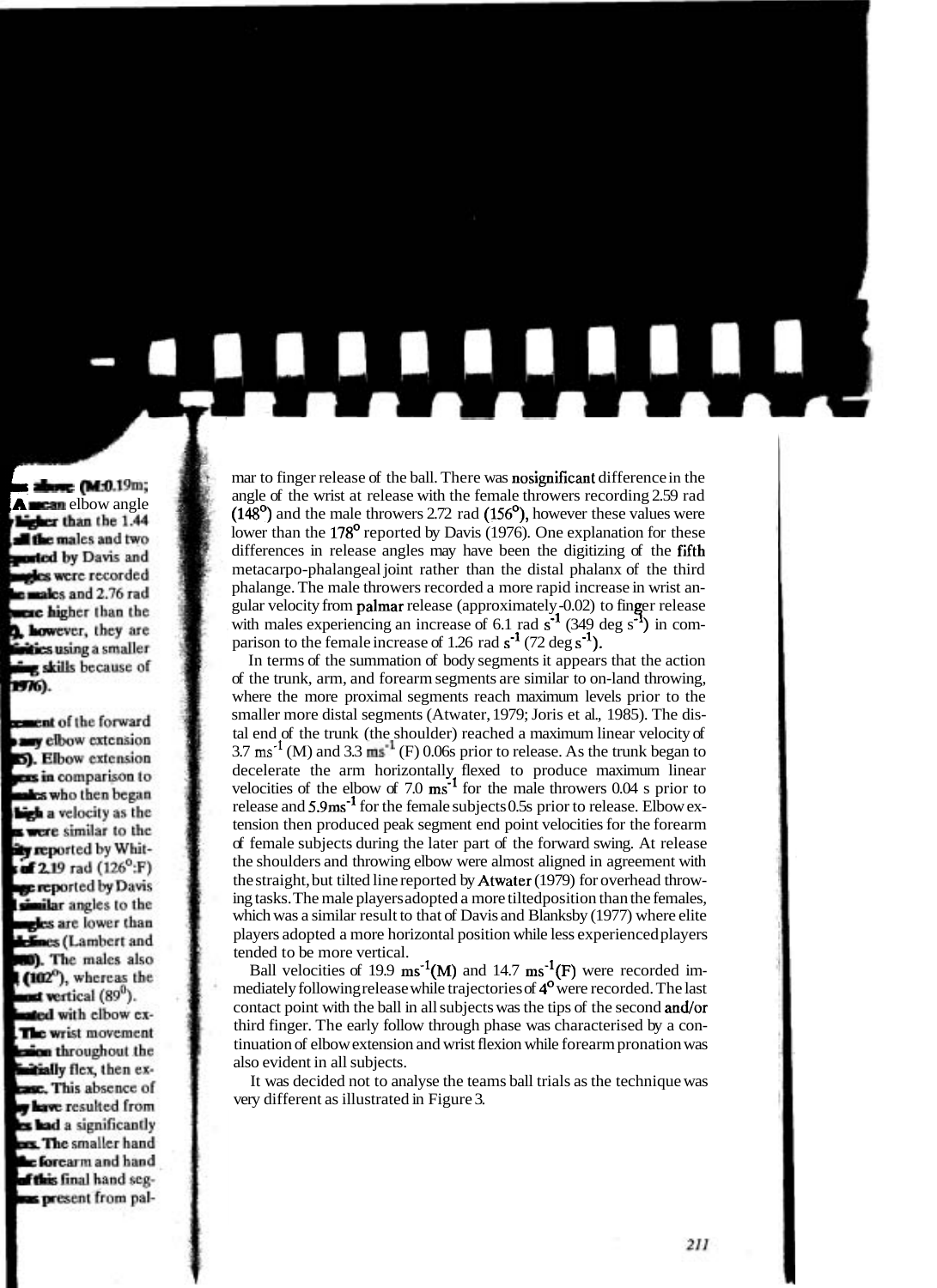

Figure 3: Male and Female throwing techniques

## **CONCLUSIONS**

On the basis of the findings of this study and with due consideration to the literature, the following technique model for water polo overhand penalty shooting has been formulated. Many of these techniques can be generalised such that they are used as the basis for overhand passing or shooting in the game. Individual preference may dictate the lift to be used although the rotation lift tended to produce superior results. The ball should be brought around the body in a circular path with an elbow angle of greater than  $90^{\circ}$  so that there is a smooth transition from backswing to forwardswing phases of the throw. If this circular backswing path is too difficult for female throwers to perform because of inadequate grip of the ball, then a more vertical backswing may be used which will reduce the displacement of the ball during the backswing. At the rear point of the throw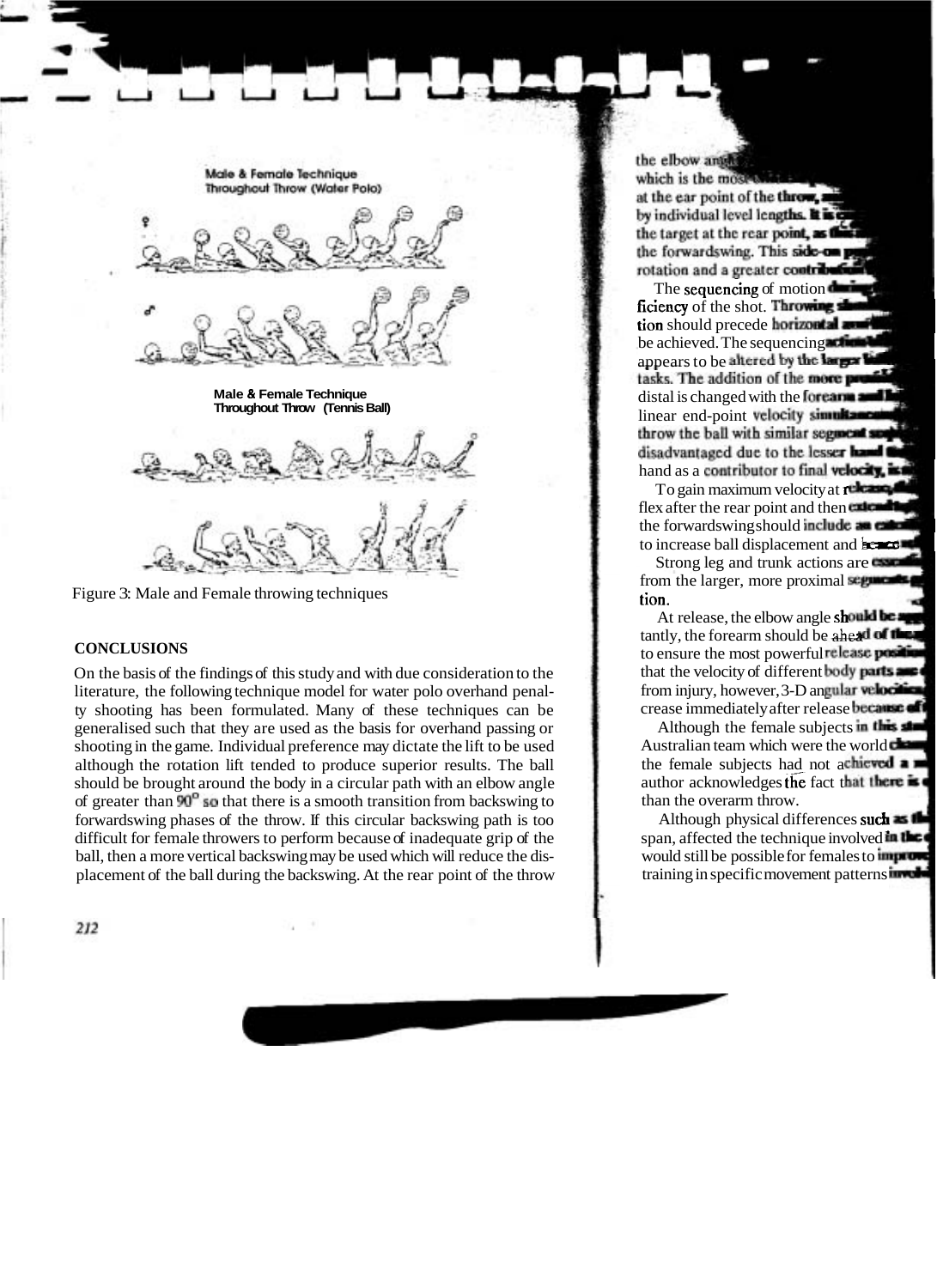the elbow angle should be approximately  $156^{\circ}$ . It is difficult to conclude which is the most efficient position for the ball to be, relative to the head at the ear point of the throw, and it may be that this position is determined by individual level lengths. It is essential that the shoulders are in line with the target at the rear point, as this assists throwing elbow extension during the forwardswing. This side-on position is achieved by hip and shoulder rotation and a greater contribution by the lower limbs to the throw.

The sequencing of motion during the forwardswing determines the efficiency of the shot. Throwing shoulder velocity produced by trunk rotation should precede horizontal arm flexion if optimal elbow velocity is to be achieved. The sequencing action of the forearm and hand in water polo appears to be altered by the larger ball when compared to other throwing tasks. The addition of the more proximal segment's velocity to that of the distal is changed with the forearm and hand segments achieving maximum linear end-point velocity simultaneously at release. The femaleplayers throw the ball with similar segment sequencing, however, they are greatly disadvantaged due to the lesser hand to ball ratio, thus the action of the hand as a contributor to final velocity, is reduced.

To gain maximum velocity at release, the elbow joint should continue to flex after the rear point and then extend to release. The wrist action during the forwardswing should include an extension phase prior to final flexion to increase ball displacement and hence release velocity.

Strong leg and trunk actions are essential to increase the contribution from the larger, more proximal segments and assist in forward body motion.

At release, the elbow angle should be approximately  $150^{\circ}$ . More importantly, the forearm should be ahead of the vertical at release by about 10' to ensure the most powerful release position. After release it is important that the velocity of different body parts are decreased to protect the body from injury, however, 3-D angular velocities of the wrist and elbow may increase immediately after release because of the reduced load on the hand.

Although the female subjects in this study were members of the 1986 Australian team which were the world champions, generally all but one of the female subjects had not achieved a mature throwing pattern. The author acknowledges the fact that there is obviously more to water polo than the overarm throw.

Although physical differences such as throwing limb length and hand span, affected the technique involved in the overhand water polo throw, it would still be possible for females to improve their throwing techniques by training in specific movement patterns involving hip and shoulder rotation,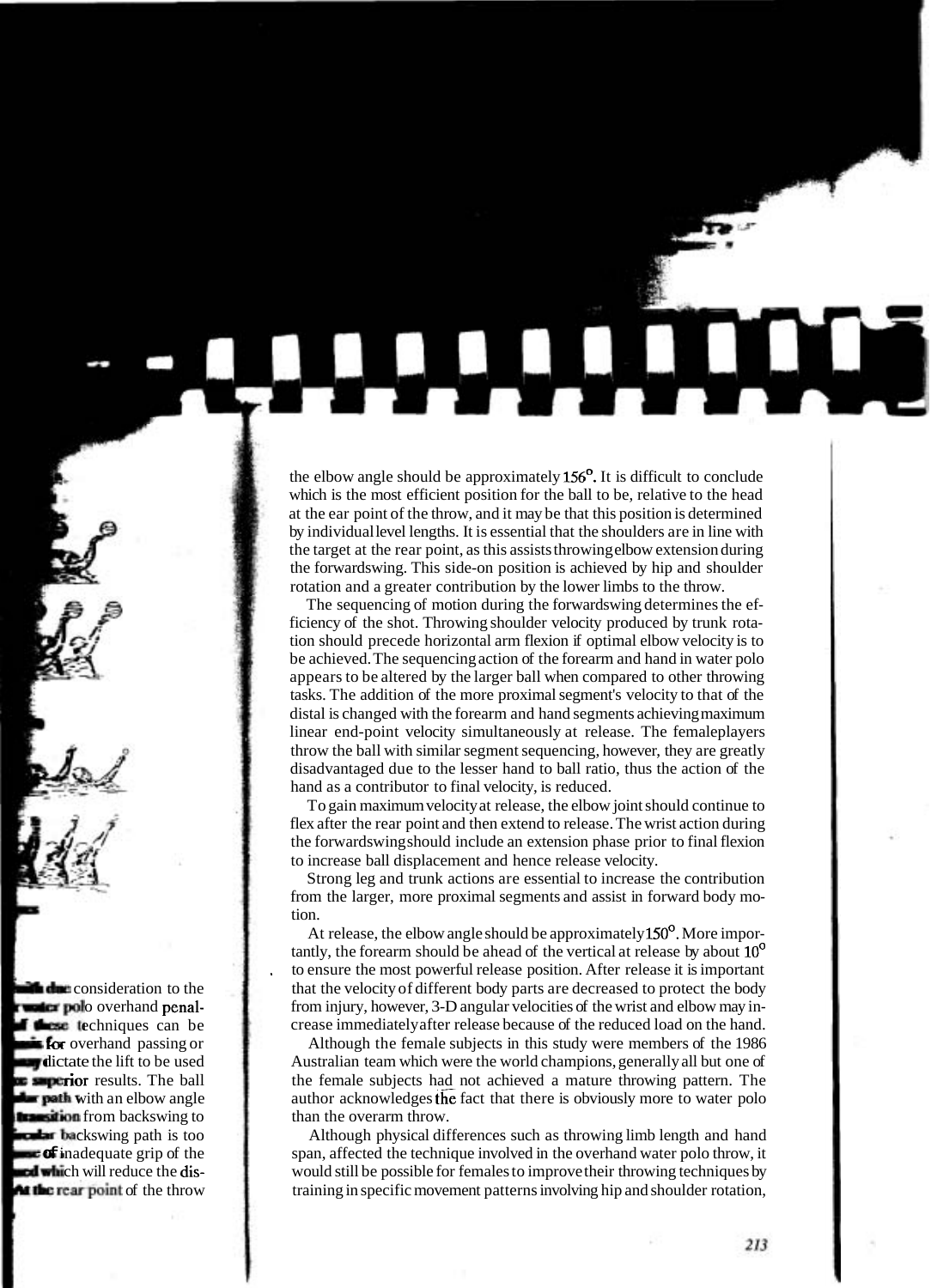and leg action. Ultimately, the greatest increase in ball velocity at release would come about through a reduction in ball size so as to allow greater ball control. The ability of the hand to act as a final lever is already reduced water polo ayer's hand si remainder of the throw.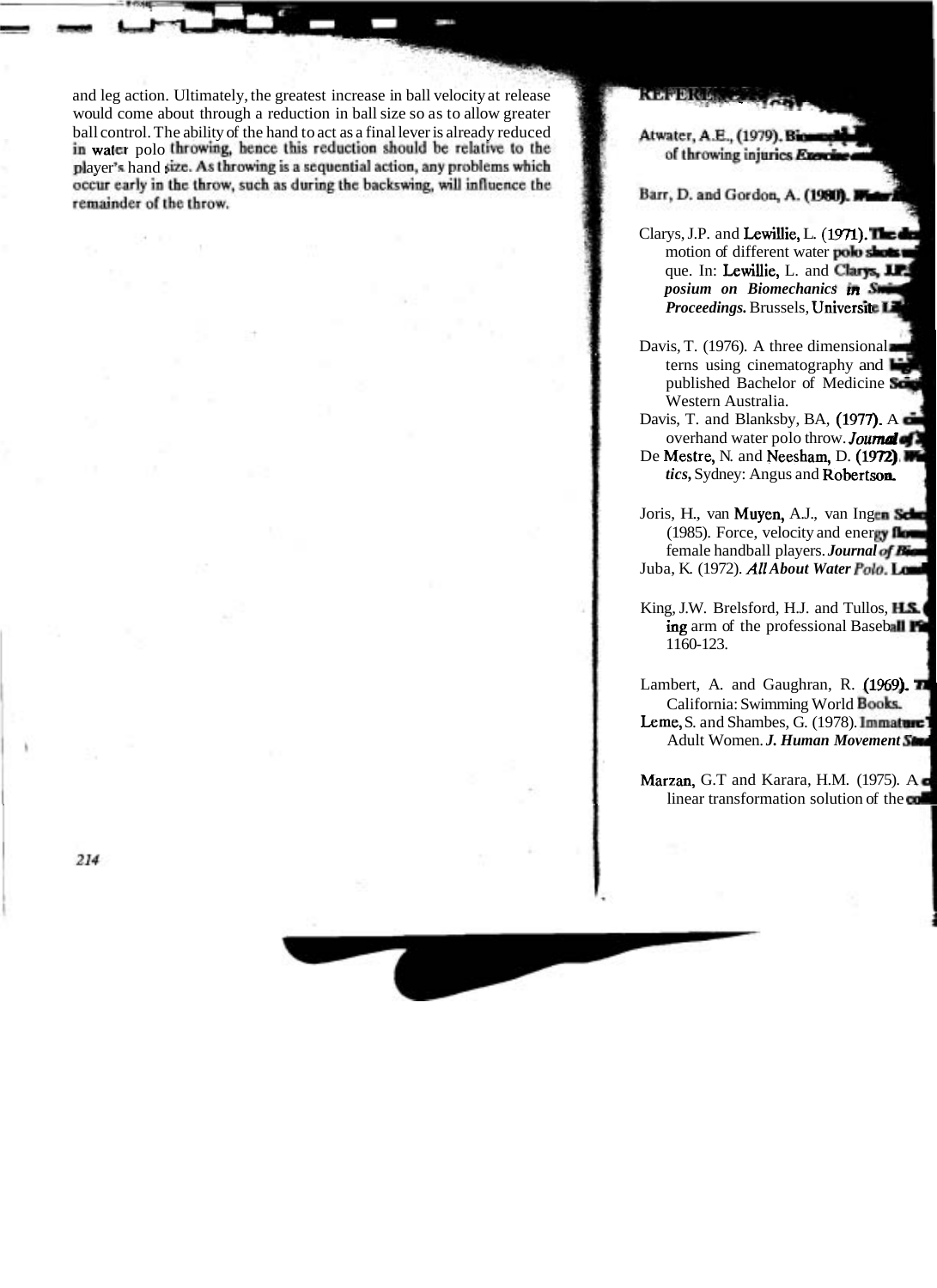# **REFERENCES**

Atwater, A.E., (1979). Biomechanics of overarm throwing movements and of throwing injuries *Exemise and Sports Sciences Reviews* 743-85.

Barr, D. and Gordon, A. (1980). *Water Polo.* Wakefield: *EP* Publishing.

- Clarys, J.P. and Lewillie, L. (1971). The description of wrist and shoulder motion of different water polo shots using a simple light trace technique. In: Lewillie, **L.** and Clarys, J.P. (eds), *First International Symposium on Biomechanics in Swimming, Water Polo and Diving, Proceedings.* Brussels, Universite Libre de Bruxelles. pp.249-256.
- Davis, T. (1976). A three dimensional analysis of overhead throwing patterns using cinematography and high speed data processing. Unpublished Bachelor of Medicine Science thesis, The University of Western Australia.
- Davis, T. and Blanksby, BA, (1977). A cinematographic analysis of the overhand water polo throw. *Journal of Sport Medicine*. 17, 5-16.
- De Mestre, N. and Neesham, D. (1972). *Water Polo Techniques and Tactics,* Sydney: Angus and Robertson.
- Joris, H., van Muyen, A.J., van Ingen Schenau, G.J. and Kemper, H.C. (1985). Force, velocity and energy flows during the overarm throw in female handball players. *Journal of Biomechanics.* 18(6), 409-414. Juba, K. (1972). *All About Water Polo.* London: Pelham Press.
- King, J.W. Brelsford, H.J. and Tullos, H.S. (1969). Analysis of the Pitching arm of the professional Baseball Pitcher. *Clin. Orthopaedics,* 67: 1160-123.
- Lambert, A. and Gaughran, R. (1969). *The Technique of Water Polo*  California: Swimming World Books.
- Leme, S. and Shambes, G. (1978). Immature Throwing Patterns in Normal Adult Women. *J. Human Movement Studies*, 4:85-93.
- Marzan, G.T and Karara, H.M. (1975). A computer program for direct linear transformation solution of the collinearity condition, and some